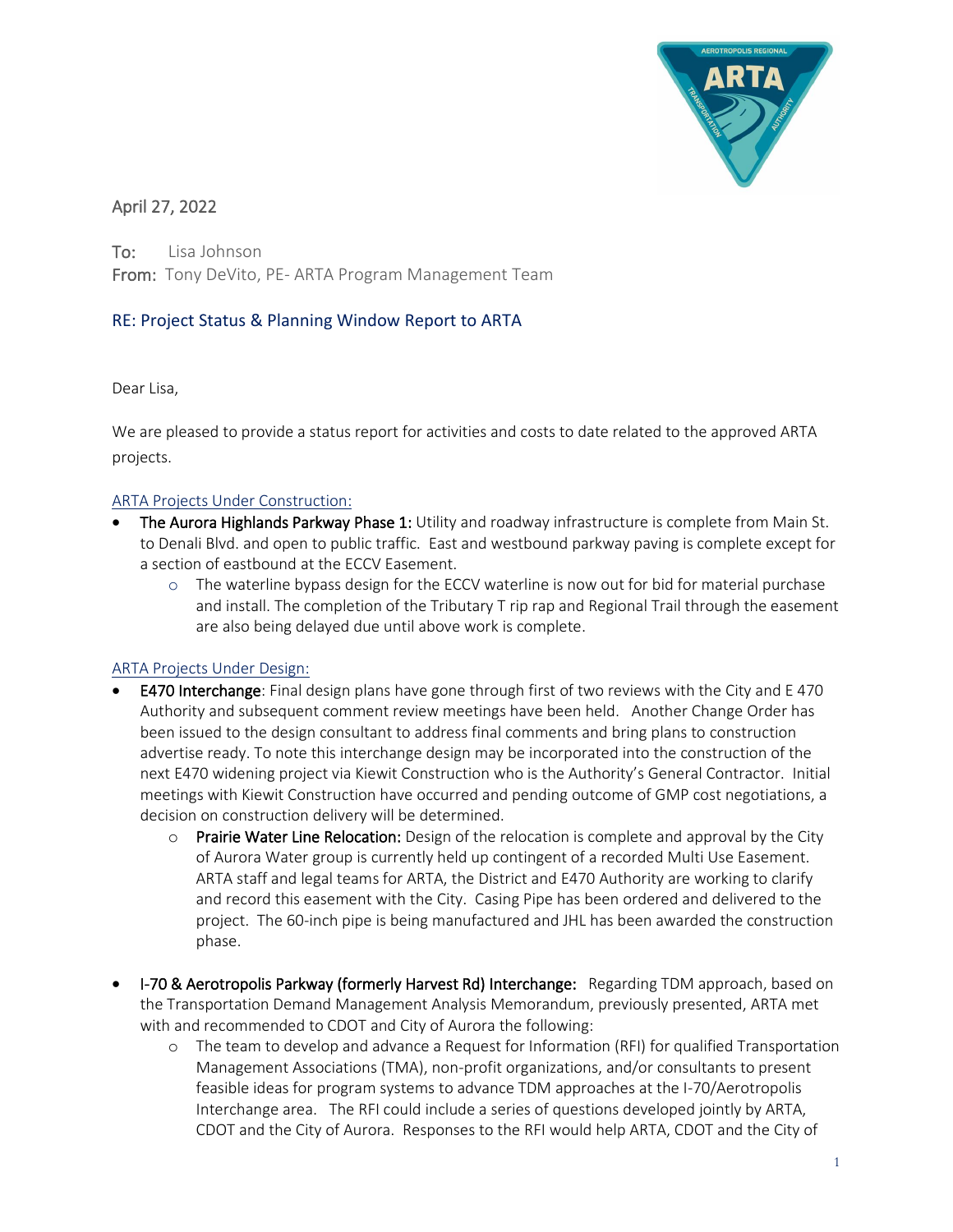

Aurora understand potential paths forward from those directly in the industry that have been successful implementing TDM programs.

Roadway and bridge designs continue to progress and Interchange plans are at 95% and have gone through a CDOT Final Office Review, (FOR). Aesthetic approach to the interchange is being finalized and incorporated into the design set.

- Aerotropolis Parkway (Harvest Rd) I-70 to 26<sup>th</sup>: Roadway design from I-70 Interchange to 26<sup>th</sup> are under way in full design. Railroad crossing structure design is complete and final railroad approval and utility relocations will be critical path for this phase.
- Aerotropolis Parkway (Powhaton Rd) (26<sup>th</sup>-48<sup>th</sup>): Conceptual design completed with emphasis to look at intersection options that best connects 26<sup>th</sup>, TAH, Harvest and Powhaton. We met with the City of Aurora on Monday 4-25-22 to review intersection layout alternatives and traffic volumes; however, City is requesting more refinement and verification of data. This intersection layout decision will become critical with ongoing design activities progressing on all the various legs. While waiting on this updated data, final design of the parkway from  $26<sup>th</sup>$  to  $48<sup>th</sup>$  has commenced with emphasis on SUE. Anticipated final design completion is Spring 2023.
- The Aurora Highlands Parkway Phase 2: Continued coordination with adjacent development and 32 Ave. Project. Completed ISP and working on 30% plans along with ALTA survey and SUE field investigations.
- 26<sup>th</sup> Avenue Main St to Harvest: Conceptual design has completed with an established plan and profile grade from E470 to Aerotropolis Pkwy. Final design has commenced with an anticipated 12 month duration. Anticipated final design completion is Spring 2023. ISP submittal on Friday 4-29-22. Review of first west mile of plans for possible early release break out project.
- 48<sup>th</sup> Ave (E470 to Aerotropolis Parkway): Conceptual and final design of this project has just been contracted and is expected to take 15 months for completion. Proceeding with ISP process and continued coordination with Windler Development design team is critical.
- 38<sup>th</sup> Avenue: The project has been split into three phases (1. Piccadilly-Tibet; 2. Tibet-E470; 3. Odessa -Piccadilly) to expedite plan approval and facilitate potential construction (by others) of the portion between Piccadilly and Tibet. Phase two Infrastructure plans have been submitted to City of Aurora for review and design team is responding to comments received. Phases three preliminary design plans are 90% complete with outstanding design items related to the First Creek crossings coming to a standstill between CCD and COA on type of structure. ARTA continues to try to scheduling meetings with both cities to hopefully help move decision. Paving of Phase 1 was started by Majestic's Metro District and now is completed.